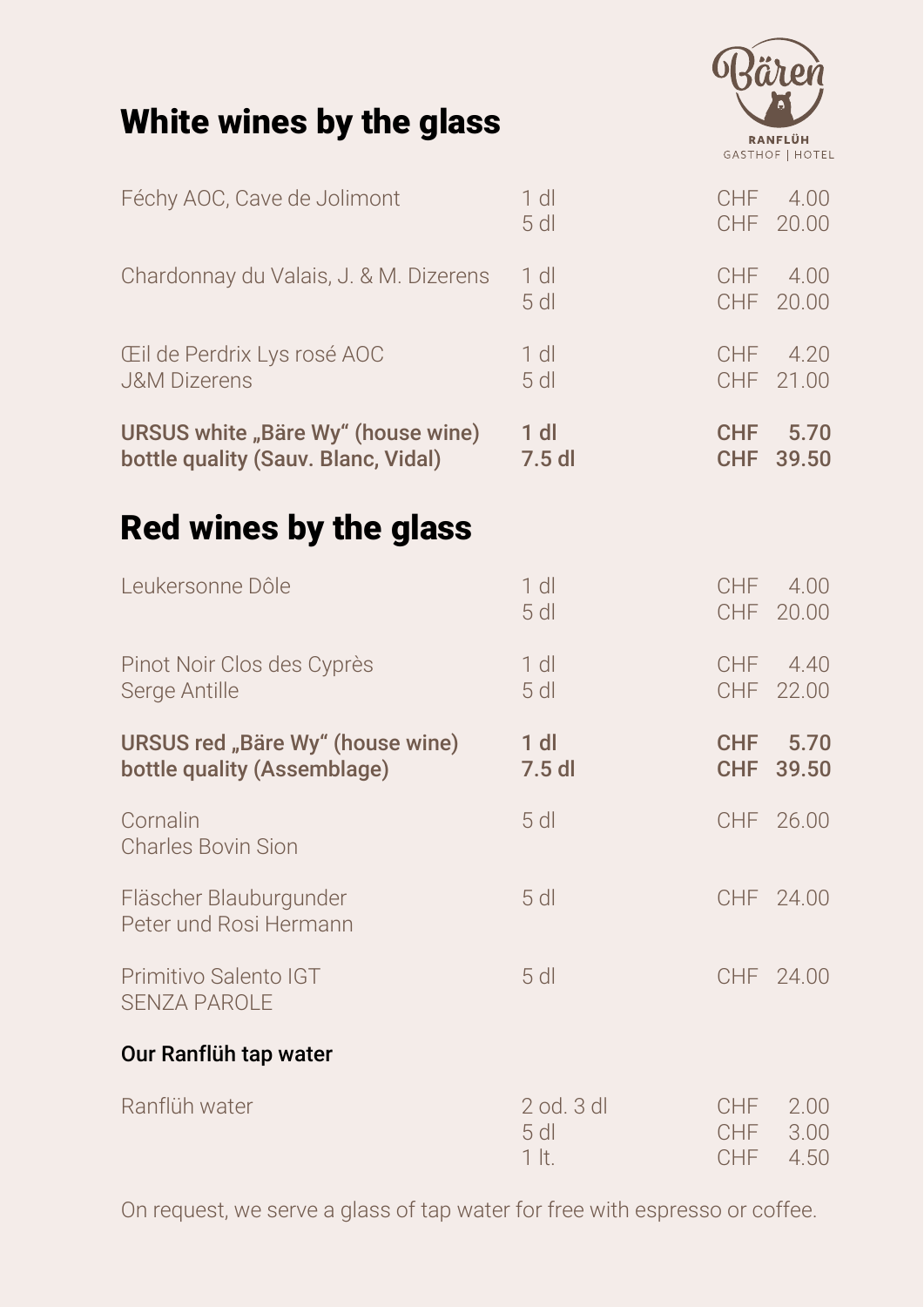

| <b>Switzerland</b><br>Geneva                                                                                                                                                                                                          |      |                               | <b>GASTHOF   HOTEL</b> |
|---------------------------------------------------------------------------------------------------------------------------------------------------------------------------------------------------------------------------------------|------|-------------------------------|------------------------|
| Château des Bois AOC 1 er Cru<br>Van Berchem, Satigny                                                                                                                                                                                 | 2017 | Pinot gris                    | CHF 42.00              |
| <b>Wallis</b>                                                                                                                                                                                                                         |      |                               |                        |
| Heida AOC<br>Cave Fin Bec SA                                                                                                                                                                                                          | 2019 | Heida                         | CHF 48.00              |
| Sauvignon blanc AOC<br>Weingut Hämmerli Ins                                                                                                                                                                                           | 2018 | Sauvignon blanc               | CHF 47.00              |
| <b>Grisons</b>                                                                                                                                                                                                                        |      |                               |                        |
| Fläscher Riesling x Sylvaner<br>P.&R. Hermann                                                                                                                                                                                         | 2017 | Riesling x Sylvaner CHF 44.00 |                        |
| Germany<br><b>Mosel</b>                                                                                                                                                                                                               |      |                               |                        |
| Goldtröpfchen Riesling Auslese<br>Weingut Lothar Kettern                                                                                                                                                                              | 2014 | Riesling                      | CHF 62.00              |
| No other white wines in the world have such an enormous storage potential as these distinctive Riesling wines<br>with natural residual sweetness. The spicy, subtly sweet Rieslings develop an animating freshness and<br>minerality. |      |                               |                        |

### Italy Piemont

| Langhe Arneis DOC<br>Roberto Sarotto       | 2017 Arneis |          | CHF 38.00 |
|--------------------------------------------|-------------|----------|-----------|
| <b>France</b><br>Languedoc                 |             |          |           |
| Viognier "Le Versant"<br>Domaine Foncalieu | 2018        | Viognier | CHF 40.00 |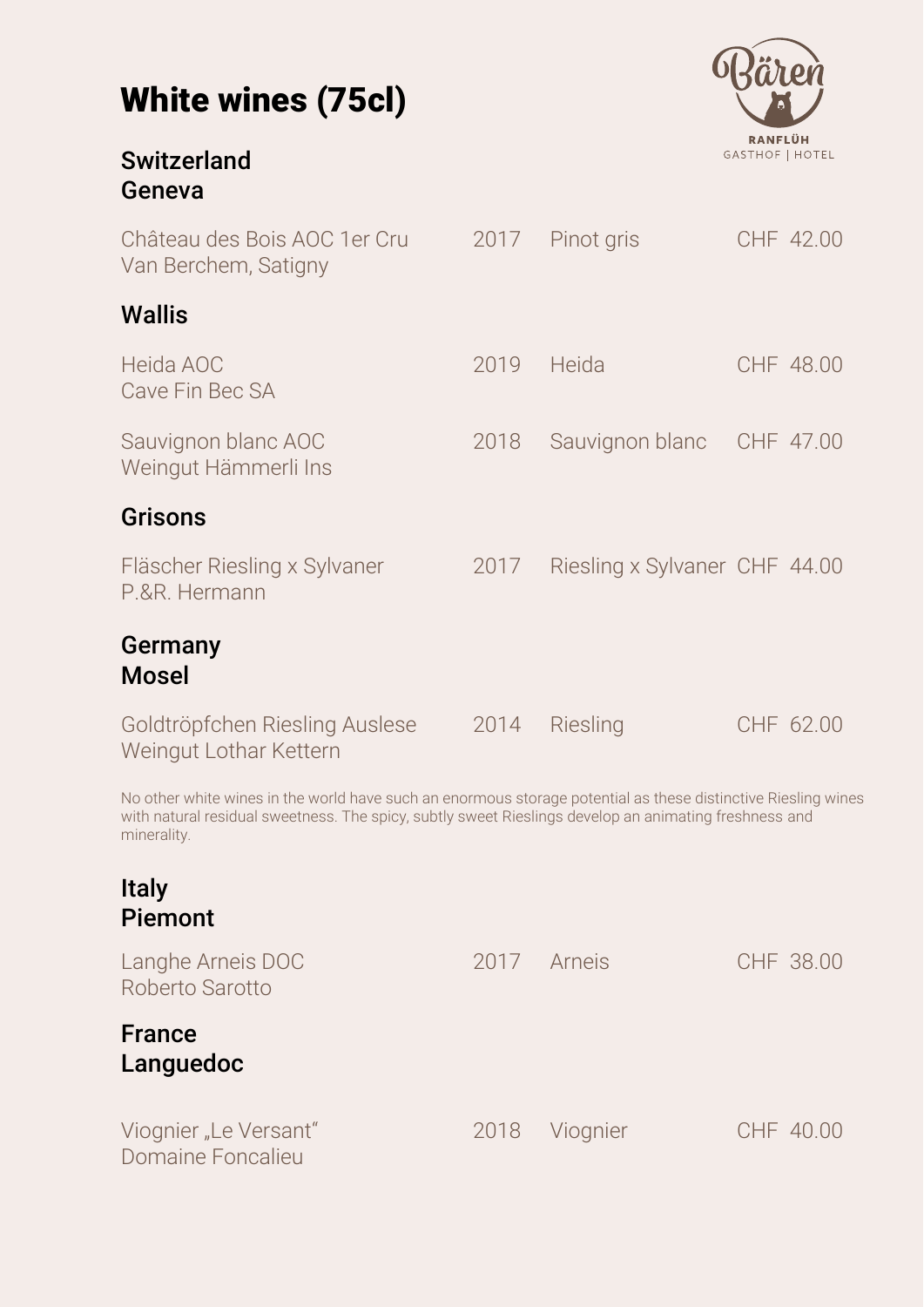

# Red wines (75cl)

# **Switzerland**

|  | <b>Ticino</b> |
|--|---------------|
|  |               |

| Riflessi d'Epoca<br>Guido Brivio                                    | 2018 | Merlot                                     | CHF 59.00 |
|---------------------------------------------------------------------|------|--------------------------------------------|-----------|
| <b>Valais</b>                                                       |      |                                            |           |
| Humagne Rouge AOC<br>Jörg & Damian Seewer, Susten/Leuk              | 2020 | Humagne                                    | CHF 49.00 |
| Syrah Leukersonne AOC<br>Jörg & Damian Seewer, Susten/Leuk          | 2018 | Syrah                                      | CHF 49.00 |
| <b>Zurich</b>                                                       |      |                                            |           |
| Ocioto Cuvée rot AOC<br>Zweifel Weine, Zürich                       | 2019 | Cab. Sauv./Garanoir<br>Pinot Noir, Regent  | CHF 52.00 |
| <b>Vaud/Geneva</b>                                                  |      |                                            |           |
| Merlot Grand Cru<br>Domaine de Marcy                                | 2018 | Merlot                                     | CHF 52.00 |
| <b>Grisons</b>                                                      |      |                                            |           |
| Maienfelder Blauburgunder<br>Cottinelli                             | 2018 | Blauburgunder                              | CHF 45.00 |
| <b>Italy</b>                                                        |      |                                            |           |
| <b>Veneto</b>                                                       |      |                                            |           |
| Amarone della Valpolicella DOC<br>Terre di Cariano, Cecilia Beretta | 2013 | Corvina Veronese CHF 85.00<br>Rondinella   |           |
| Valpolicella DOC Ripasso superiore 2017<br>Cecilia Beretta          |      | Corvina, Rondinella CHF 42.00<br>Corvinone |           |
| <b>Trentin</b>                                                      |      |                                            |           |
| Terre di San Leonardo<br>Tenuta di San Leonardo                     | 2017 | Cab. Sauv./Cab.Franc<br>Merlot             | CHF 39.50 |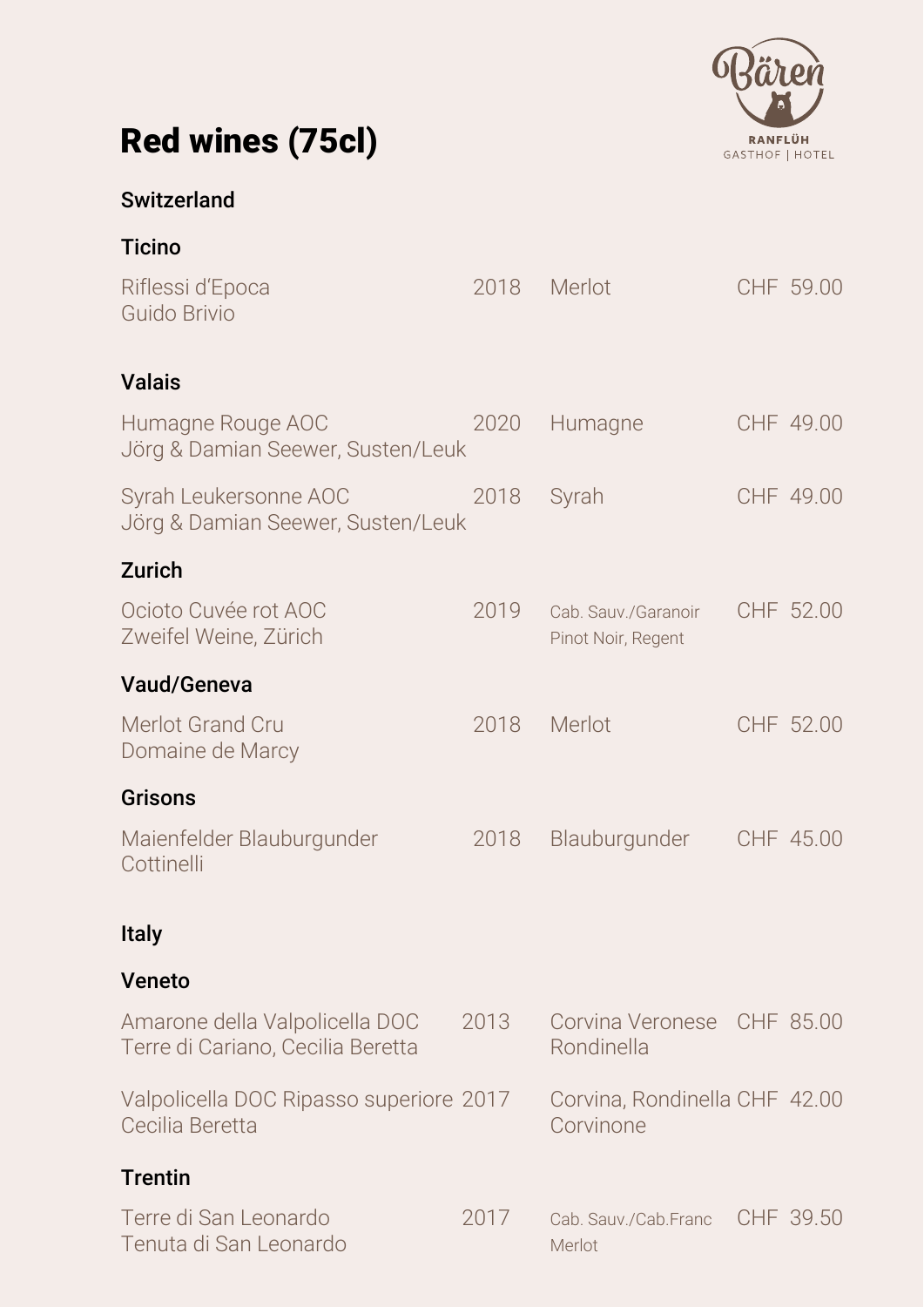

#### Piemont

| <b>Barolo DOCG Riserva</b><br>Roberto Sarotto                                                                                                                                                                                                                                                                   | 2016 | Nebbiolo                                                      |  | CHF 65.00 |  |
|-----------------------------------------------------------------------------------------------------------------------------------------------------------------------------------------------------------------------------------------------------------------------------------------------------------------|------|---------------------------------------------------------------|--|-----------|--|
| Nebbiolo Lange DOC<br><b>Bindella</b>                                                                                                                                                                                                                                                                           | 2018 | Nebbiolo                                                      |  | CHF 36.00 |  |
| La Sposa vino rosso<br>Cantina COLLINA D'ORO Calosso                                                                                                                                                                                                                                                            | 2013 | Barbera/Syrah                                                 |  | CHF 38.00 |  |
| Toskana                                                                                                                                                                                                                                                                                                         |      |                                                               |  |           |  |
| Chianti DOCG Riserva<br>Castello di Gabbiano                                                                                                                                                                                                                                                                    | 2013 | Sangiovese/Merlot CHF 56.00                                   |  |           |  |
| The grapes for this Chianti Riserva come exclusively from the vineyards of Gabbiano Castle.<br>The wine matures in small wooden barrels for 2 years and then in the bottle for about 6 months. The grapes<br>grow at 200-300 meters above sea level with optimal sun exposure and then ripen in wooden barrels. |      |                                                               |  |           |  |
| Le Volte di Ornellaia                                                                                                                                                                                                                                                                                           | 2018 | Merlot/Sangiovese                                             |  | CHF 55.00 |  |
| Insoglio del Cinghiale<br>Tenuta di Biserno                                                                                                                                                                                                                                                                     | 2019 | Cabernet Sauvignon<br>Merlot/Sangiovese<br>Cabernet Sauvignon |  | CHF 49.50 |  |
| <b>Spain</b>                                                                                                                                                                                                                                                                                                    |      |                                                               |  |           |  |
| Rioja                                                                                                                                                                                                                                                                                                           |      |                                                               |  |           |  |
| Rioja Vega Reserva DOC<br>Bodegas Rioja Vega                                                                                                                                                                                                                                                                    | 2013 | Tempranillo<br>Mazuelo, Garnacha                              |  | CHF 48.00 |  |

## Ribera del Duero

| <b>Expresion Resalte DO</b> | 2011 | Tempranillo | CHF 62.00 |
|-----------------------------|------|-------------|-----------|
| Bodegas Resalte de Penafiel |      |             |           |

Fruity wine, powerful in the nose, opulent wine with a lot of strength on the palate. An excellent wine with a great variety of grapes, finely processed and pressed.